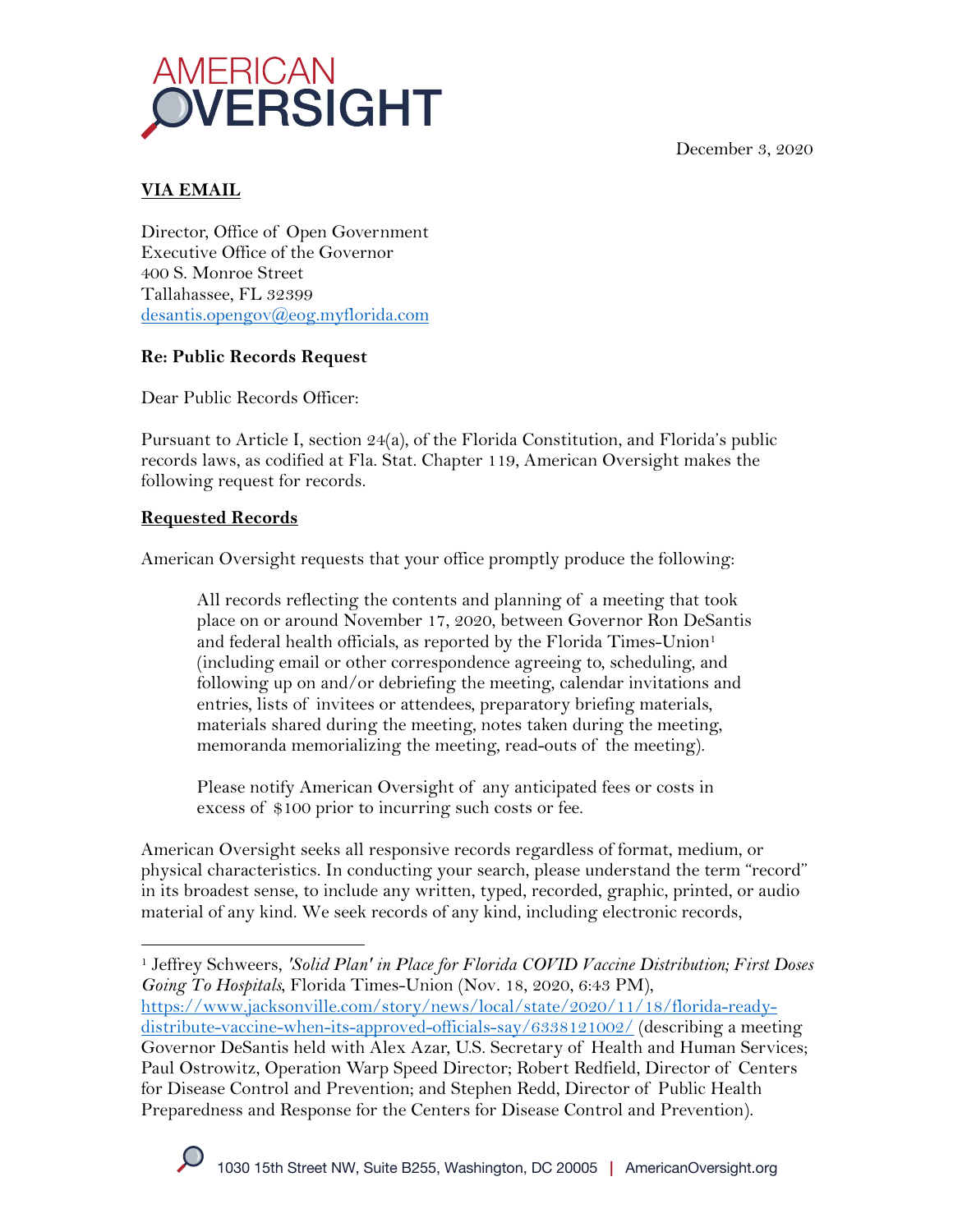audiotapes, videotapes, and photographs, as well as letters, emails, facsimiles, telephone messages, voice mail messages and transcripts, notes, or minutes of any meetings, telephone conversations or discussions. Our request includes any attachments to these records. **No category of material should be omitted from search, collection, and production.**

In addition, American Oversight insists that your agency use the most up-to-date technologies to search for responsive information and take steps to ensure that the most complete repositories of information are searched. American Oversight is available to work with you to craft appropriate search terms. **However, custodian searches are still required; your office may not have direct access to files stored in .PST files, outside of network drives, in paper format, or in personal email accounts.**

In the event some portions of the requested records are properly exempt from disclosure, please disclose any reasonably segregable non-exempt portions of the requested records. If it is your position that a document contains non-exempt segments, but that those non-exempt segments are so dispersed throughout the document as to make segregation impossible, please state what portion of the document is non-exempt, and how the material is dispersed throughout the document. If a request is denied in whole, please state specifically that it is not reasonable to segregate portions of the record for release.

Please take appropriate steps to ensure that records responsive to this request are not deleted by your office before the completion of processing for this request. If records potentially responsive to this request are likely to be located on systems where they are subject to potential deletion, including on a scheduled basis, please take steps to prevent that deletion, including, as appropriate, by instituting a litigation hold on those records.

To ensure that this request is properly construed, that searches are conducted in an adequate but efficient manner, and that extraneous costs are not incurred, American Oversight welcomes an opportunity to discuss its request with you before you undertake your search or incur search or duplication costs. By working together at the outset, American Oversight and your agency can decrease the likelihood of costly and time-consuming litigation in the future.

Where possible, please provide responsive material in electronic format by email or in PDF or TIF format on a USB drive. Please send any responsive material being sent by mail to American Oversight, 1030 15th Street NW, Suite B255, Washington, DC 20005. If it will accelerate release of responsive records to American Oversight, please also provide responsive material on a rolling basis.

## **Conclusion**

American Oversight is a  $501(c)(3)$  nonprofit with the mission to promote transparency in government, to educate the public about government activities, and to ensure the accountability of government officials. American Oversight uses the information gathered, and its analysis of it, to educate the public through reports, press releases, or other media. American Oversight also makes materials it gathers available on its public